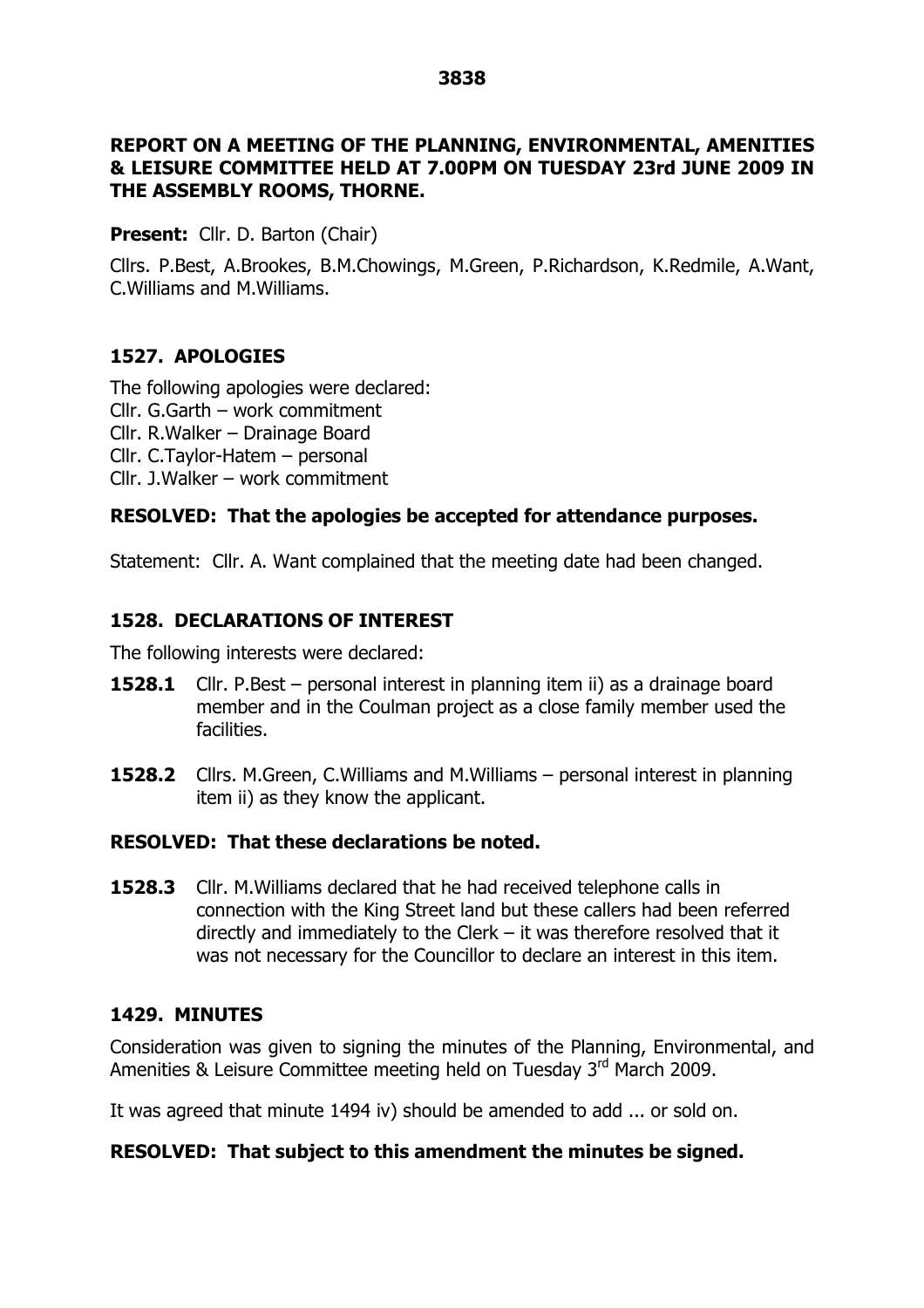## **1530. PLANNING APPLICATIONS i) 09/00998/RET**

Retention on use of land for parking of three light commercial vehicles and two trailers on Land at 24 Low Hill, Selby Road, Thorne for Mr D. Dunhill.

# **RESOLVED: No objections.**

## **ii) 09/01134/OUT**

Outline application of 5 no. detached houses on approx. 0.19 ha of land (being resubmission of application withdrawn under ref: 08/01082/OUT on 10.07.2008) at 3 Victoria Close, Thorne for Mr A. O'Neill.

## **RESOLVED: That the following observations be conveyed to the planners:**

- **1. The development was over-intensive relative to other properties on the site.**
- **2. Access/egress issues gave rise for concern.**

# **1531. ACCOUNTS PAYABLE**

Consideration was given to the Statements of Accounts Payable to 30<sup>th</sup> April 2009, Vouchers 1 to 13,  $31<sup>st</sup>$  May 2009, Vouchers 14 to 38 and  $30<sup>th</sup>$  June 2009, Vouchers 39 to 66.

### **RESOLVED: That the accounts payable be approved.**

# **1532. FINANCIAL REPORT**

Consideration was given to the financial report for month one of the current financial year. It was reported that apart from one off items payable in month one the figures were essentially on budget.

### **RESOLVED: That the financial report be approved.**

# **1533. ANNUAL ACCOUNTS TO 31st MARCH 2009**

**1533.1** Consideration was given to the Internal Auditor's report dated 23<sup>rd</sup> June 2009.

### **RESOLVED: That the Internal Auditor's report be accepted and implemented as soon as possible.**

**1533.2** Consent was given to the annual review of the effectiveness of the internal audit procedure dated  $31<sup>st</sup>$  March 2009.

### **RESOLVED: That the report be approved.**

**1533.3** Consideration was given to the Council's annual accounts and annual return.

**RESOLVED: That the annual accounts and return be approved for signature by the Chair and Clerk.**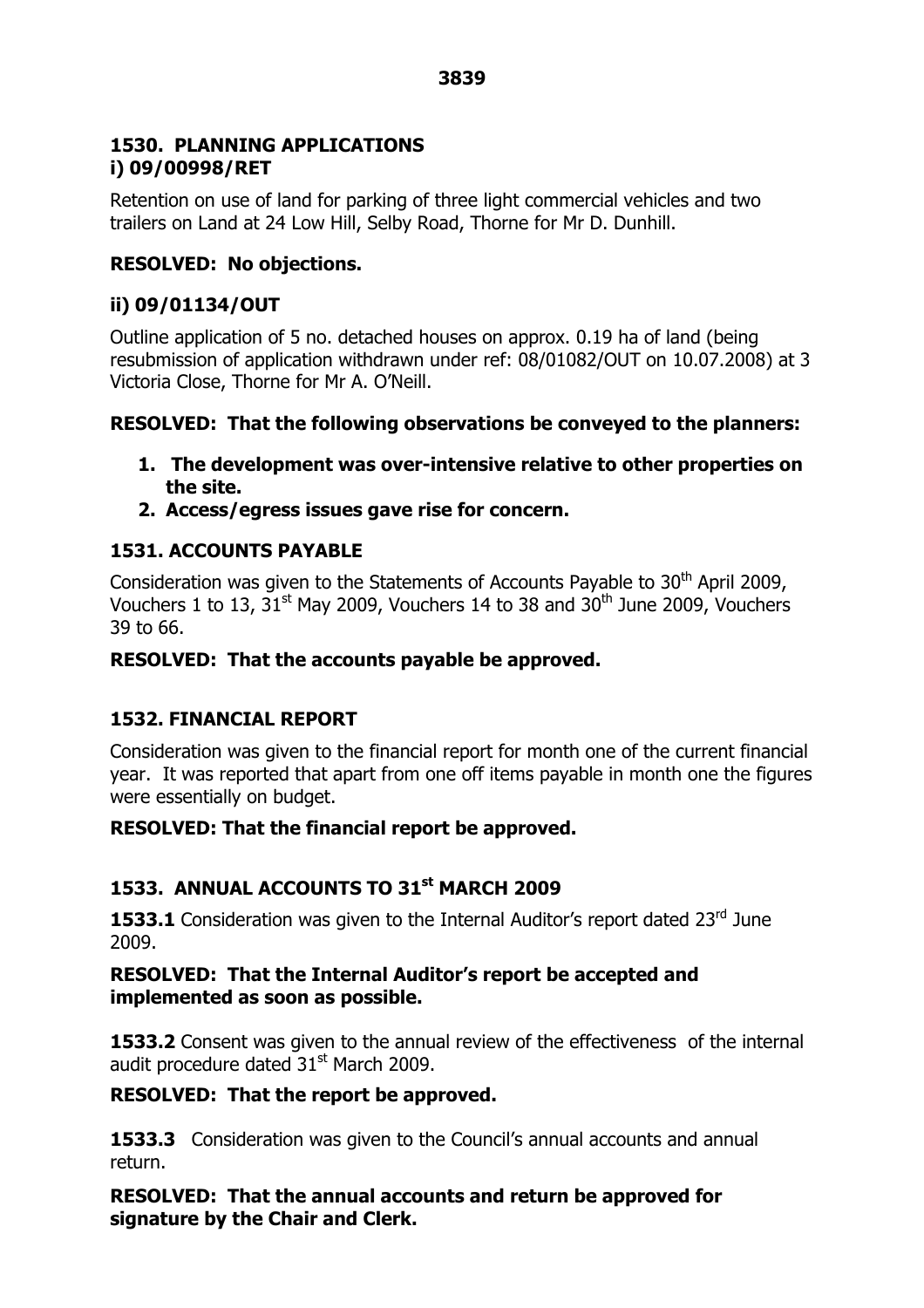#### **1534. XMAS LIGHTS**

The arrangements for 2009-10 were discussed in general terms.

**RESOLVED: That the Committee Chair, the Leader and the Mayor meet with the contractor to formulate detailed plans to bring back to the Council.**

### **1535. THORNE COLLIERY F.C.**

**1535.1** Consideration was given to a letter from Thorne Colliery JFC, received on 8<sup>th</sup> May 2009 requesting financial assistance for the purchase of a set of junior goals at £660.

### **RESOLVED: That the expenditure be approved subject to receipt of the club's latest set of annual accounts.**

**1535.2** Consideration was given to the plans by Thorne Colliery FC to upgrade the No. 1 pitch and its environs.

### **RESOLVED:**

- **i) To support in principle an application for Football Foundation funding.**
- **ii) To allow the club to replace the perimeter cable which was dangerous and replace with a new fence.**
- **iii) To transfer a 40 ft container from another site (subject to availability) to the Welfare Ground.**
- **iv) To pay for any materials required for the club to move the dugouts.**
- **v) To repair the gutters to the main stand.**

# **1536. COULMAN PROJECT**

It was reported that the Section 106 funding agreement had been signed and that a payment of £200,000 from Doncaster MBC was awaited, this is to be used to pay off part of the PWLB loan.

### **RESOLVED: That the report be noted and that the Council advertise the availability of the facilities for public use (MPA 1976, S19).**

# **1537. STANDING ORDERS**

Consideration was given to invoking Standing Order 58 in view of the confidential nature of the business about to be transacted.

### **RESOLVED: That the Standing Order 58 be invoked to allow Councillors to consider confidential matters.**